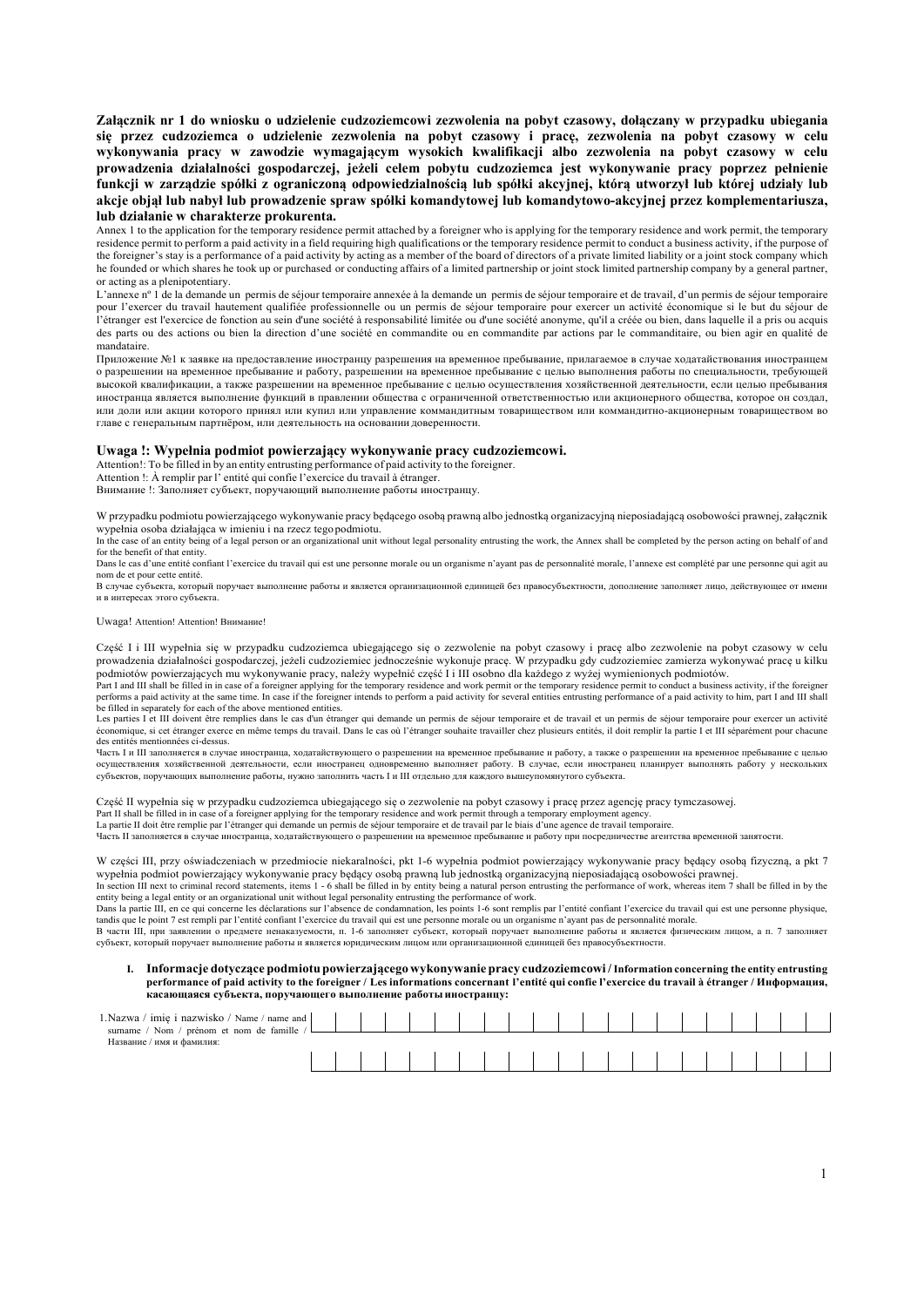| 2. Adres siedziby / miejsce zamieszkania                                                                                                                                                                                                                                                                                                                                                                                                                                                                                                                                                                                                                                                                                                                                                                      |  |  |  |  |  |  |  |  |  |  |  |  |
|---------------------------------------------------------------------------------------------------------------------------------------------------------------------------------------------------------------------------------------------------------------------------------------------------------------------------------------------------------------------------------------------------------------------------------------------------------------------------------------------------------------------------------------------------------------------------------------------------------------------------------------------------------------------------------------------------------------------------------------------------------------------------------------------------------------|--|--|--|--|--|--|--|--|--|--|--|--|
| (łącznie z krajem) / Address of the office<br>(headquarters) / place of residence (including the                                                                                                                                                                                                                                                                                                                                                                                                                                                                                                                                                                                                                                                                                                              |  |  |  |  |  |  |  |  |  |  |  |  |
| name of the country) / Adresse du siège / le<br>domicile (y compris le pays) / Agpec                                                                                                                                                                                                                                                                                                                                                                                                                                                                                                                                                                                                                                                                                                                          |  |  |  |  |  |  |  |  |  |  |  |  |
| месторасположения / место жительства<br>(вместе со страной):                                                                                                                                                                                                                                                                                                                                                                                                                                                                                                                                                                                                                                                                                                                                                  |  |  |  |  |  |  |  |  |  |  |  |  |
|                                                                                                                                                                                                                                                                                                                                                                                                                                                                                                                                                                                                                                                                                                                                                                                                               |  |  |  |  |  |  |  |  |  |  |  |  |
|                                                                                                                                                                                                                                                                                                                                                                                                                                                                                                                                                                                                                                                                                                                                                                                                               |  |  |  |  |  |  |  |  |  |  |  |  |
| 3. Podstawa prawna działalności (nazwa rejestru i numer wpisu w rejestrze), a w przypadku osób fizycznych nieprowadzących działalności gospodarczej –<br>nazwa dokumentu tożsamości, seria i numer / The legal basis for business activity (name of the register and number), and in case of natural persons not running business<br>activity - name of identity document, series and number / Base juridique de l'activité (nom et numéro du registre), et en cas de personnes physiques qui n'exercent pas<br>d'activité économique: titre d'identité, série et numéro / Законное основание деятельности (название реестра и номер внесения запииси в реестр), в случае физических<br>лиц, которые не осуществляют хозяйственную деятельность: название документа, удостоверяющего личность, серия и номер: |  |  |  |  |  |  |  |  |  |  |  |  |
|                                                                                                                                                                                                                                                                                                                                                                                                                                                                                                                                                                                                                                                                                                                                                                                                               |  |  |  |  |  |  |  |  |  |  |  |  |
|                                                                                                                                                                                                                                                                                                                                                                                                                                                                                                                                                                                                                                                                                                                                                                                                               |  |  |  |  |  |  |  |  |  |  |  |  |
|                                                                                                                                                                                                                                                                                                                                                                                                                                                                                                                                                                                                                                                                                                                                                                                                               |  |  |  |  |  |  |  |  |  |  |  |  |
|                                                                                                                                                                                                                                                                                                                                                                                                                                                                                                                                                                                                                                                                                                                                                                                                               |  |  |  |  |  |  |  |  |  |  |  |  |
| 4. Inne formy identyfikacji podmiotu powierzającego wykonywanie pracy cudzoziemcowi / Other forms of identification of the entity entrusting performance of paid<br>activity to the foreigner / Autres formes d'identification de l'entité qui confie l'exercice du travail à étranger / Другие формы идентификации субъекта,<br>поручающего выполнение работы иностранцу:                                                                                                                                                                                                                                                                                                                                                                                                                                    |  |  |  |  |  |  |  |  |  |  |  |  |
| Numer PESEL (dotyczy osób fizycznych, jeśli                                                                                                                                                                                                                                                                                                                                                                                                                                                                                                                                                                                                                                                                                                                                                                   |  |  |  |  |  |  |  |  |  |  |  |  |
| został nadany) / PESEL number (in case of<br>natural persons, if applicable) / Numéro PESEL<br>(concerne les personnes physiques, si attribué) /<br>Номер PESEL (для физических лиц, если<br>таковой имеется):                                                                                                                                                                                                                                                                                                                                                                                                                                                                                                                                                                                                |  |  |  |  |  |  |  |  |  |  |  |  |
| Numer REGON (jeżeli został nadany)                                                                                                                                                                                                                                                                                                                                                                                                                                                                                                                                                                                                                                                                                                                                                                            |  |  |  |  |  |  |  |  |  |  |  |  |
| REGON number (business registry number, if<br>applicable) / Numéro REGON (si attribué) /<br>Номер REGON (если таковой имеется):                                                                                                                                                                                                                                                                                                                                                                                                                                                                                                                                                                                                                                                                               |  |  |  |  |  |  |  |  |  |  |  |  |
| II. Informacje dotyczące pracodawcy - użytkownika / Information concerning the user-employer / Les informations concernant un<br>employeur - utilisateur / Информация, касающаяся работодателя - пользователя:                                                                                                                                                                                                                                                                                                                                                                                                                                                                                                                                                                                                |  |  |  |  |  |  |  |  |  |  |  |  |
| 1. Nazwa / imię i nazwisko / Name / name and<br>surname / Nom / prénom et nom de famille /                                                                                                                                                                                                                                                                                                                                                                                                                                                                                                                                                                                                                                                                                                                    |  |  |  |  |  |  |  |  |  |  |  |  |
| Название / имя и фамилия:                                                                                                                                                                                                                                                                                                                                                                                                                                                                                                                                                                                                                                                                                                                                                                                     |  |  |  |  |  |  |  |  |  |  |  |  |
|                                                                                                                                                                                                                                                                                                                                                                                                                                                                                                                                                                                                                                                                                                                                                                                                               |  |  |  |  |  |  |  |  |  |  |  |  |
|                                                                                                                                                                                                                                                                                                                                                                                                                                                                                                                                                                                                                                                                                                                                                                                                               |  |  |  |  |  |  |  |  |  |  |  |  |
|                                                                                                                                                                                                                                                                                                                                                                                                                                                                                                                                                                                                                                                                                                                                                                                                               |  |  |  |  |  |  |  |  |  |  |  |  |
| (łącznie z krajem) / Address of the office                                                                                                                                                                                                                                                                                                                                                                                                                                                                                                                                                                                                                                                                                                                                                                    |  |  |  |  |  |  |  |  |  |  |  |  |
| (headquarters) / place of residence (including the<br>name of the country) / Adresse du siège / le                                                                                                                                                                                                                                                                                                                                                                                                                                                                                                                                                                                                                                                                                                            |  |  |  |  |  |  |  |  |  |  |  |  |
| domicile (y compris le pays) / Agpec<br>месторасположения / места жительства                                                                                                                                                                                                                                                                                                                                                                                                                                                                                                                                                                                                                                                                                                                                  |  |  |  |  |  |  |  |  |  |  |  |  |
| (вместе со страной):                                                                                                                                                                                                                                                                                                                                                                                                                                                                                                                                                                                                                                                                                                                                                                                          |  |  |  |  |  |  |  |  |  |  |  |  |
|                                                                                                                                                                                                                                                                                                                                                                                                                                                                                                                                                                                                                                                                                                                                                                                                               |  |  |  |  |  |  |  |  |  |  |  |  |
| nazwa dokumentu tożsamości, seria i numer / The legal basis for business activity (name of the register and number), and in case of a natural person not conducting<br>business activity – name of identity document, series and number / Base juridique de l'activité (nom et numéro du registre), et en cas de personnes physiques qui n'exercent pas<br>d'activité économique: titre d'identité, série et numéro / Законное основание деятельности ( название реестра и номер внесения записи в реестр), в случае физических                                                                                                                                                                                                                                                                               |  |  |  |  |  |  |  |  |  |  |  |  |
| 3. Podstawa prawna działalności (nazwa rejestru i numer wpisu w rejestrze), a w przypadku osób fizycznych nieprowadzących działalności gospodarczej –<br>лиц, которые не осуществляют хозяйственную деятельность: название документа, удостоверяющего личность, серия и номер:                                                                                                                                                                                                                                                                                                                                                                                                                                                                                                                                |  |  |  |  |  |  |  |  |  |  |  |  |

4. Inne formy identyfikacji pracodawcy - użytkownika / Other forms of identification of the user - employer / Autres formes d'identification de la un employeur -<br>utilisateur / Другие формы идентификации работодателя - пол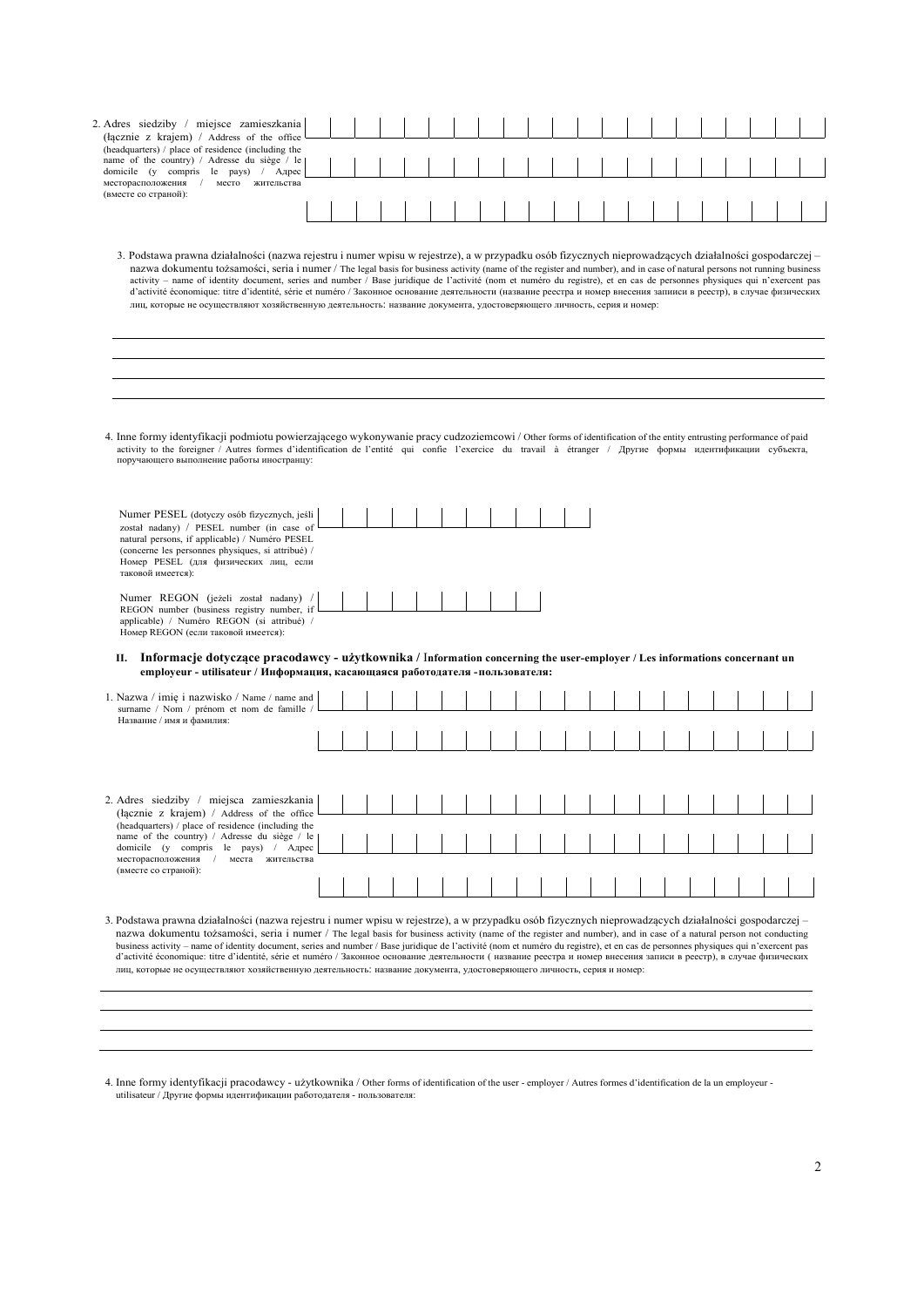| Numer PESEL (dotyczy osób fizycznych, jeśli  <br>został nadany) / PESEL number (in case of<br>natural persons, if applicable) / Numéro PESEL<br>(concerne les personnes physiques, si attribué) /<br>Номер PESEL (для физических лиц, если<br>таковой имеется): |  |  |  |  |  |
|-----------------------------------------------------------------------------------------------------------------------------------------------------------------------------------------------------------------------------------------------------------------|--|--|--|--|--|
| Numer REGON (jeżeli został nadany) /<br>REGON number (business registry number, if<br>applicable) / Numéro REGON (si attribué) /<br>Номер REGON (если таковой имеется):                                                                                         |  |  |  |  |  |

III. Informacje na temat pracy, która ma być powierzona cudzoziemcowi / Information about the paid activity that the foreigner is to be **entrusted with / Renseignements relatifs à l'activité à confier à un étranger / Информация, касающаяся работы, которая должна быть поручена иностранцу:**

1. Stanowisko / rodzaj pracy / Position / type of the paid activity / Fonction / nature de l'activité / Должность / вид работы:

2. Miejsce wykonywania pracy / Place of the paid activity / Lieu d'exercice de l'activité / Место выполнения работы:

3. Podstawa prawna wykonywania pracy przez cudzoziemca (stosunek prawny, który podmiot powierzający wykonywanie pracy cudzoziemcowi ma zamiar z nim nawiązać) / The legal basis for the performance of the paid activity by the foreigner (the legal relationship which the entity entrusting performance of a paid activity to the foreigner intends to enter with him) / Base juridique de l'exercice du travail par un étranger (nature du rapport juridique que l'entité qui confie l'exercice du travail a l'intention de nouer avec un étranger / Законное основание для выполнения работы иностранцем (вид правового отношения, которое планирует заключить с иностранцем субъект, поручающий выполнение работы):

4. Wymiar czasu pracy (etat); nie dotyczy osób zatrudnionych na podstawie umów cywilnoprawnych/liczba godzin pracy w tygodniu / Working time (full-time job equivalent); it does not apply to persons employed under civil law contracts/number of working hours per week / Le temps du travail (plein temps) Cela ne concerne pas les personnes employées<br>sous le contrat de droit civil правовых договоров/количество рабочих часов в неделю:

5. Proponowana wysokość miesięcznego lub rocznego wynagrodzenia brutto lub stawki godzinowej brutto (wyrażona w złotych polskich) / Proposed amount of monthly or annual remuneration (gross) or hourly rate (gross) (in polish zloty) / Montant de la rémunération mensuelle ou annuelle brute proposé ou montant horaire brut. (exprimés en zlotys polonais) / Предлагаемый размер месячной или годовой заработной платы брутто или почасовой ставки брутто (выраженные в польских злотых):

(słownie) / (in words) / (en toutes lettres) / (прописью)

6. Zakres podstawowych obowiązków na stanowisku pracy / The main duties for the position / Étendue des responsabilités principaux rélatives au poste de travail / Основные обязанности на рабочей должности:

7. Okres, na jaki podmiot powierzający wykonywanie pracy i/lub pracodawca - użytkownik chce powierzyć cudzoziemcowi wykonywanie pracy / Period for which the entity entrusting performance of a paid activity to the foreigner and/or the user-employer intends to entrust a paid activity to the foreigner / La période pour laquelle l'entité qui confie<br>l'exercice du travail à étrange и/или работодатель-пользователь хочет поручить иностранцу выполнение работы:

| Od /<br>$/$ From $/$ Du $/$ C: |                                  |  |  |                   |             |  |  |              |  | $Au/$ До:<br>To/<br>Do / |                                  |         |                |  |                   |  |
|--------------------------------|----------------------------------|--|--|-------------------|-------------|--|--|--------------|--|--------------------------|----------------------------------|---------|----------------|--|-------------------|--|
|                                |                                  |  |  |                   |             |  |  |              |  |                          |                                  |         |                |  |                   |  |
|                                | ' année/ гол<br>rok / $vear$     |  |  | month<br>miesiac. |             |  |  | dzień / day/ |  | rok / year / année/ год  |                                  | miesiac | $\prime$ month |  | $dz_1$ en / day / |  |
|                                | $_{\rm mols}$ / $_{\rm MecsIII}$ |  |  |                   | jour / день |  |  |              |  |                          | $_{\rm mols}$ / $_{\rm MecsIII}$ |         | $10$ ur / день |  |                   |  |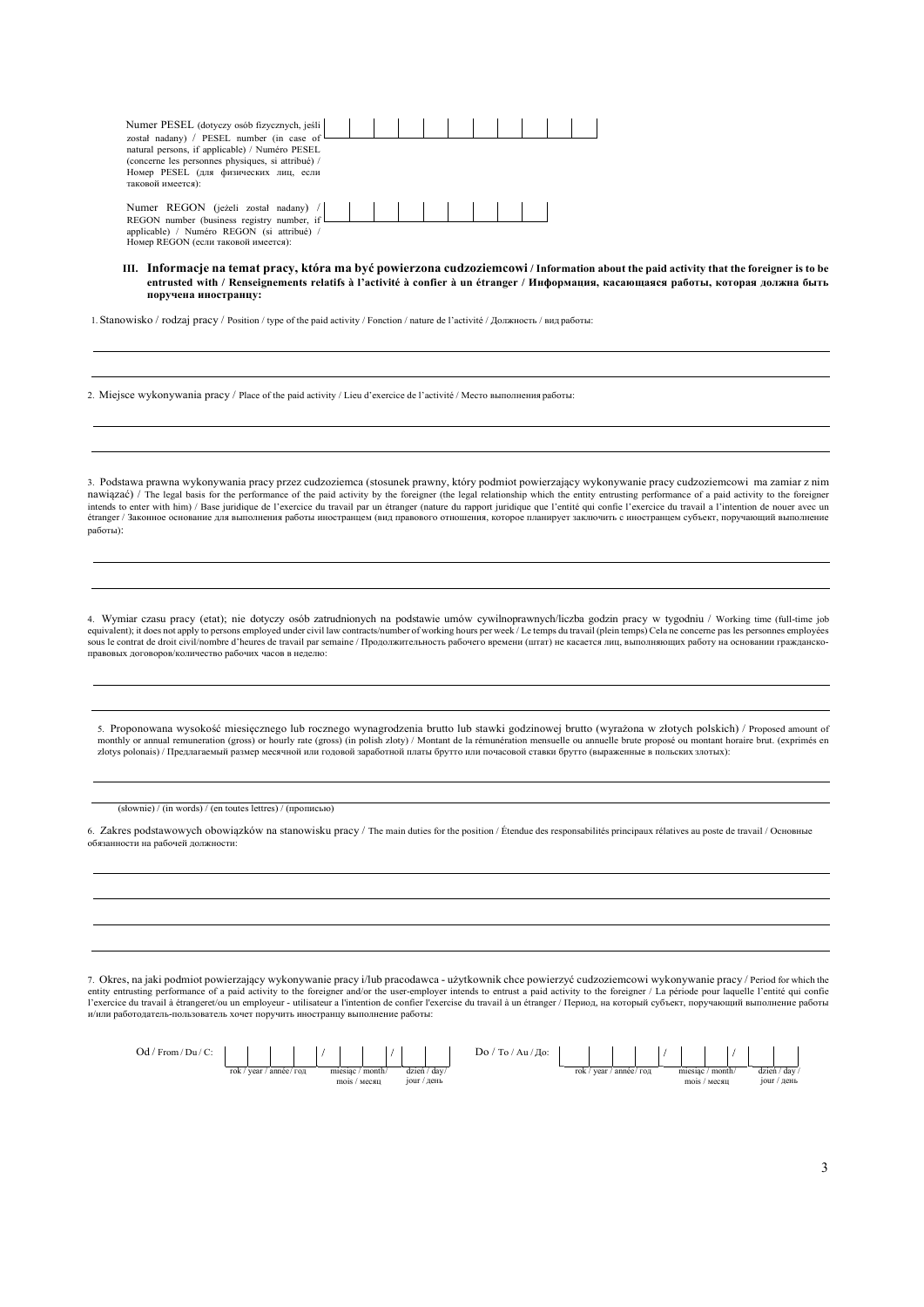### **Oświadczenie podmiotu powierzającego wykonywanie pracy cudzoziemcowi / Declaration of the entity entrusting performance of a paid activity to the foreigner / Déclaration de l'entité qui confie l'exercice du travail à étranger / Заявление субъекта, поручающего выполнение работы иностранцу**

# Oświadczam, że (proszę zaznaczyć znakiem "X" prawdziwą odpowiedź):

- 1)  $\}$ a. nie zostałem prawomocnie ukarany za wykroczenie, o którym mowa w art. 120 ust. 1 ustawy z dnia 20 kwietnia 2004 r. o promocji zatrudnienia i instytucjach rynku pracy (Dz. U. z 2017 r. poz. 1065, z późn. zm.), ani w ciągu 2 lat od ukarania nie zostałem ponownie ukarany za podobne wykroczenie; b. zostałem prawomocnie ukarany za wykroczenie, o którym mowa w art. 120 ust. 1 ustawy z dnia 20 kwietnia 2004 r. o promocji zatrudnienia i instytucjach rynku pracy,i
- w ciągu 2 lat od ukarania zostałem ponownie ukarany za podobne wykroczenie;
- $\lambda$ a. nie zostałem prawomocnie ukarany za wykroczenie, o którym mowa w art. 120 ust. 3-5 ustawy z dnia 20 kwietnia 2004 r. o promocii zatrudnienia i instytuciach rynku pracy;
	- b. zostałem prawomocnie ukarany za wykroczenie, o którym mowa w art. 120 ust. 3-5 ustawy z dnia 20 kwietnia 2004 r. o promocji zatrudnienia i instytucjach rynku pracy;
- 3)  $\}$ a. nie zostałem skazany prawomocnym wyrokiem za przestępstwo, o którym mowa w art. 218-221 ustawy z dnia 6 czerwca 1997 r. Kodeks karny (Dz. U. z 2017 r., poz. 2204, z późn. zm.);
	- b. zostałem skazany prawomocnym wyrokiem za przestępstwo, o którym mowa w art. 218-221 ustawy z dnia 6 czerwca 1997 r. Kodeks karny;
- 4) a. nie zostałem skazany prawomocnym wyrokiem za przestępstwo, o którym mowa w art. 270-275 ustawy z dnia 6 czerwca 1997 r. Kodeks karny, popełnione wzwiązku z postępowaniem w sprawie wydania zezwolenia na pracę;
- b. zostałem skazany prawomocnym wyrokiem za przestępstwo, o którym mowa w art. 270-275 ustawy z dnia 6 czerwca 1997 r. Kodeks karny, popełnione w związku z postępowaniem w sprawie wydania zezwolenia na pracę;
- 5) a. nie zostałem skazany prawomocnym wyrokiem za przestępstwo, o którym mowa w art. 9 lub art. 10 ustawy z dnia 15 czerwca 2012 r. o skutkach powierzania wykonywania pracy cudzoziemcom przebywającym wbrew przepisom na terytorium Rzeczypospolitej Polskiej (Dz. U. poz. 769); b. zostałem skazany prawomocnym wyrokiem za przestępstwo, o którym mowa w art. 9 lub art. 10 ustawy z dnia 15 czerwca 2012 r. o skutkach powierzania wykonywania pracy cudzoziemcom przebywającym wbrew przepisom na terytorium Rzeczypospolitej Polskiej;
- $\alpha$  a. nie zostałem prawomocnie ukarany za wykroczenie, o którym mowa w art. 11 ustawy z dnia 15 czerwca 2012 r. o skutkach powierzania wykonywania pracy cudzoziemcom przebywającym wbrew przepisom na terytorium Rzeczypospolitej Polskiej; b. zostałem prawomocnie ukarany za wykroczenie, o którym mowa w art. 11 ustawy z dnia 15 czerwca 2012 r. o skutkach powierzania wykonywania pracy
- cudzoziemcom przebywającym wbrew przepisom na terytorium Rzeczypospolitej Polskiej;
- 7) a. podmiot powierzający wykonywanie pracy cudzoziemcowi, w imieniu którego składam niniejsze oświadczenie, nie jest zarządzany lub kontrolowany przez podmiot, który został prawomocnie ukarany za wykroczenie, o którym mowa w pkt 1, 2 i 6, lub prawomocnie skazany za przestępstwo, o którym mowa w pkt 3-5; b. podmiot powierzający wykonywanie pracy cudzoziemcowi, w imieniu którego składam niniejsze oświadczenie, jest zarządzany lub kontrolowany przez podmiot, który został prawomocnie ukarany za wykroczenie, o którym mowa w pkt 1, 2 i 6, lub prawomocnie skazany za przestępstwo, o którym mowa w pkt 3-5.

### **I hereby declare, that (tick the true answer with 'X'):**

- 1)  $\frac{1}{2}$  a. I have never been convicted of an offense referred to in Art. 120 paragraph 1 of the Act of 20 April 2004 on employment promotion and labour market institutions (Journal of Laws of 2017 item 1065, as amended) and within 2 years from the conviction, I was not convicted again for a similar offense; b. I have been convicted of an offense referred to in Art. 120 paragraph 1 of the Act of 20 April 2004 on employment promotion and labour market institutions, and within 2 years of conviction was again convicted of similar offense;
- $\lambda$  a. I have never been convicted of an offense referred to in Art. 120 paragraph 3-5 of the Act of 20 April 2004, on employment promotion and labour market institutions;
- b. I have been convicted of an offense referred to in Art. 120 paragraph 3-5 of the Act of 20 April 2004, on employment promotion and labour market institutions; 3)  $\}$  a. I have never been convicted of a crime referred to in Art. 218-221 of the Act of 6 June 1997 – Penal Code (Journal of Laws of 2017, item 2204, as amended); b. I have been convicted of a crime referred to in Art. 218-221 of the Act of 6 June 1997 – Penal Code;
- $\}$  a. I have never been convicted of a crime referred to in Art. 270-275 of the Act of 6 June 1997 Penal Code, committed in connection with the proceedings for the issuance of a work permit;
- b. I have been convicted of a crime referred to in Art. 270-275 of the Act of 6 June 1997 Penal Code, committed in connection with the proceedings for the issuance of a work permit;
- $\frac{1}{2}$  a. I have never been convicted of a crime referred to in Art. 9 or Art. 10 of the Act of 15 June 2012 on the consequences of entrusting performance of work to foreigners residing on the territory of the Republic of Poland in violation of law (Journal of Laws, item 769);
- b. I have been convicted of a crime referred to in Art. 9 or Art. 10 of the Act of 15 June 2012 on the consequences of entrusting performance of work to foreigners residing on the territory of the Republic of Poland in violation of law;
- $6)$   $\lambda$  a. I have never been convicted of an offense referred to in Art. 11 of the Act of 15 June 2012 on the consequences of entrusting performance of work to foreigners residing on the territory of the Republic of Poland in violation of law;

 b. I have been convicted of an offense referred to in Art. 11 of the Act of 15 June 2012 on the consequences of entrusting performance of work to foreigners residing on the territory of the Republic of Poland in violation of law;

 $\lambda$  a. The entity entrusting the performance of work to a foreigner on behalf of whom I file this statement is not managed or controlled by an entity that has been convicted of an offense referred to in paragraphs 1, 2 and 6 or has been convicted of a crime referred to in paragraphs 3-5; b. The entity entrusting the performance of work to a foreigner on behalf of whom I file this statement is managed or controlled by an entity that has been convicted of an offense referred to in paragraphs 1, 2 and 6 or has been convicted of a crime referred to in paragraphs 3-5.

### **Je déclare que (mettez un « X » à côté de la réponse vraie):**

1) à . Je n'ai pas fait l'objet d'une condamnation prononcée par un jugement ayant autorité de chose jugée pour l'infraction mentionnée à l 'art 120 alinéa 1 de la loi du 20 avril 2004 sur la promotion de l'emploi et les institutions du marché du travail (J.O. de 2017, pos. 1065 tel que modifié) et au cours de 2 ans à compter de la condamnation je n'ai pas fait l'objet d'une nouvelle condamnation prononcée par un jugement ayant autorité de chose jugée pour une infraction similaire;

 b. J'ai fait l'objet d'une condamnation prononcée par un jugement ayant autorité de chose jugée pour l'infraction mentionnée à l'art. 120 alinéa 1 de la loi du 20 avril 2004 sur la promotion de l'emploi et les institutions du marché du travail et au cours de 2 ans à compter de la condamnation j'ai fait l'objet d'une nouvelle condamnation pour une infraction similaire;

- 2) à Je n'ai pas fait l'objet d'une condamnation prononcée par un jugement ayant autorité de chose jugée pour l'infraction mentionnée à l'art. 120 alinéa 3-5 de la loi du 20 avril 2004 sur la promotion de l'emploi et des institutions du marché du travail; b. J'ai fait l'objet d'une condamnation prononcée par un jugement ayant autorité de chose jugée pour l'infraction mentionnée à l'art. 120 alinéa 3-5 de la loi du 20 avril 2004 sur la promotion de l'emploi et des institutions du marché du travail;
- $3)$   $\downarrow$  a. Je n'ai pas fait l'objet d'une condamnation prononcée par un jugement ayant autorité de chose jugée pour le crime mentionné à l'art. 218-221 de la loi du 6 juin 1997 Code pénal (J.O. de 2017, pos. 2204, tel que modifié);

 b. J'ai fait l'objet d'une condamnation prononcée par un jugement ayant autorité de chose jugée pour le crime mentionné à l'art. 218-221 de la loi du 6 juin 1997 – Code pénal;

 $\downarrow$  a. Je n'ai pas fait l'objet d'une condamnation prononcée par un jugement ayant autorité de chose jugée pour le crime mentionné à l'art. 270-275 de la loi du 6 juin 1997 – Code pénal, commis suite à la procédure concernant le permis de travail;

 b. J'ai fait l'objet d'une condamnation prononcée par un jugement ayant autorité de chose jugée pour le crime mentionné à l'art. 270-275 de la loi du 6 juin 1997 – Code pénal, commis suite à la procédure concernant le permis de travail;

5) a. Je n'ai pas fait l'objet d'une condamnation prononcée par un jugement ayant autorité de chose jugée pour le crime mentionné à l'art. 9 ou l'art. 10 de la loi du 15 juin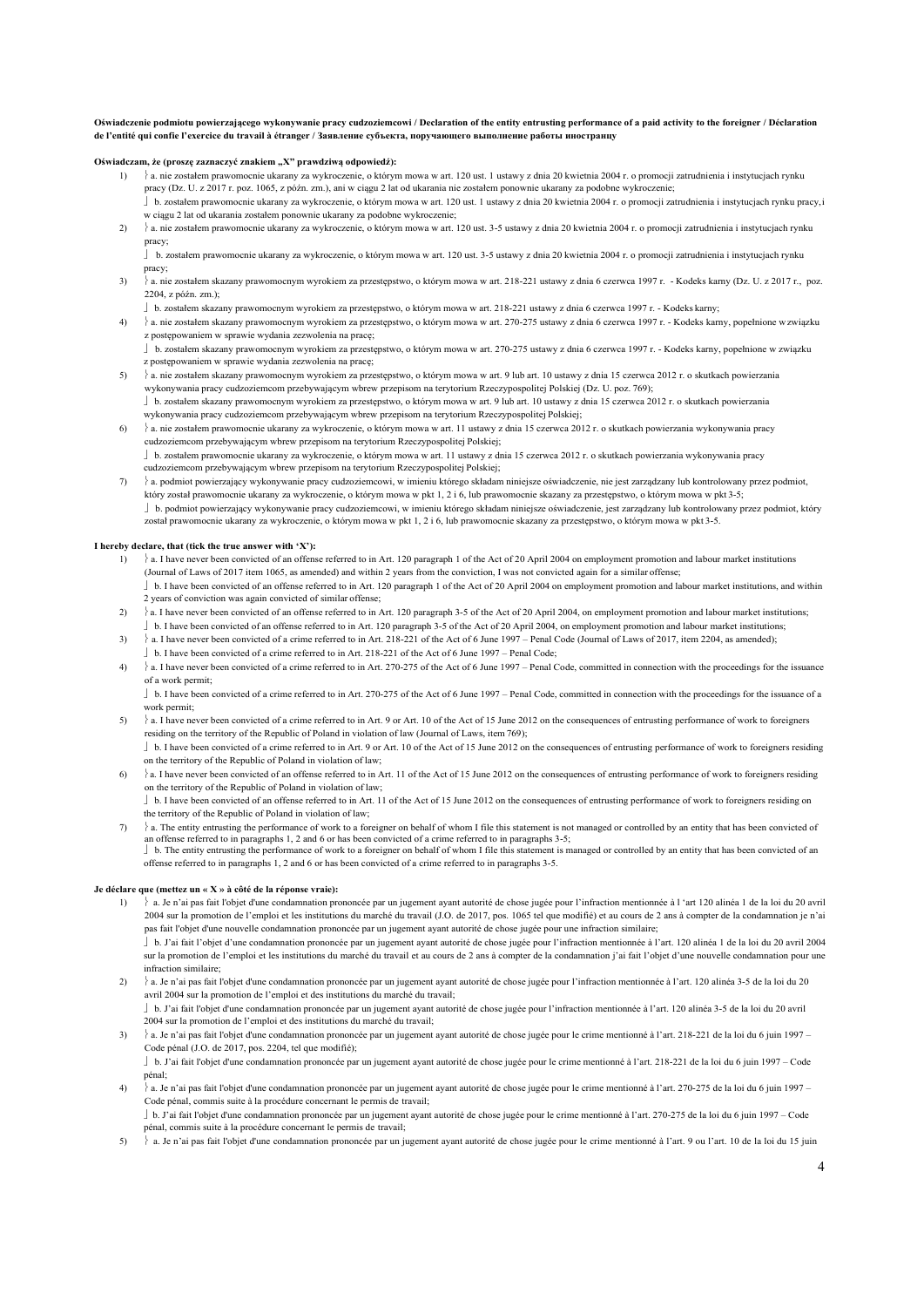2012 sur les effets de charger les étrangers, séjournant sur le territoire de la République de Pologne contrairement aux dispositions légales, de l'exécution du travail (J.O. pos. 769);

 $\mid b$ . J'ai fait l'objet d'une condamnation prononcée par un jugement avant autorité de chose jugée pour le crime mentionné à l'art. 9 ou l'art. 10 de la loi du 15 juin 2012 sur les effets de charger les étrangers, séjournant sur le territoire de la République de Pologne contrairement aux dispositions légales, de l'exécution dutravail;

- $6)$   $\downarrow$  a. Je n'ai pas fait l'objet d'une condamnation prononcée par un jugement ayant autorité de chose jugée pour l'infraction mentionnée à l'art. 11 de la loi du 15 juin 2012 sur les effets de charger les étrangers, séjournant sur le territoire de la République de Pologne contrairement aux dispositions légales, de l'exécution du travail; b. J'ai fait l'objet d'une condamnation prononcée par un jugement ayant autorité de chose jugée pour l'infraction mentionnée à l'art. 11 de la loi du 15 juin 2012 sur les
- effets de charger les étrangers, séjournant sur le territoire de la République de Pologne contrairement aux dispositions légales, de l'exécution du travail;
- 7) à L'entité confiant l'exercice du travail à l'étranger au nom de laquelle je présente cette déclaration n'est pas gérée ou contrôlée par une personne qui a fait l'objet d'une condamnation prononcée par un jugement ayant autorité de chose jugée pour l'infraction mentionnée aux points 1, 2 et 6, ou a fait l'objet d'une condamnation prononcée par un jugement ayant autorité de chose jugée pour le crime mentionné aux points 3-5;

 b. L'entité confiant l'exercice du travail à l'étranger au nom de laquelle je présente cette déclaration est gérée ou contrôlée par une personne qui a fait l'objet d'une condamnation prononcée par un jugement ayant autorité de chose jugée pour l'infraction mentionnée aux points 1, 2 et 6, ou a fait l'objet d'une condamnation prononcée par un jugement ayant autorité de chose jugée pour le crime mentionné aux points 3-5.

# **Заявляю, что (прошу отметить знаком "X" правильный ответ):**

- 1) a. я не был правомочно наказан за нарушение, о котором идёт речь в ст. 120 абз. 1 закона от 20 апреля 2004 г. о продвижении занятости и учреждениях рынка труда (З.В. от 2017 г. пол. 1065, с посл. изм.), и в течение 2 лет после наказания не был повторно наказан за похожее нарушение; б. я был правомочно наказан за нарушение, о котором идёт речь в ст. 120 абз. 1 закона от 20 апреля 2004 г. о продвижении занятости и учреждениях рынка
	- труда, и в течение 2 лет после наказания был повторно наказан за похожее нарушение;
- 2)  $\lambda$  я не был правомочно наказан за нарушение, о котором идёт речь в ст. 120 абз. 3-5 закона от 20 апреля 2004 г. о продвижении занятости и учреждениях рынка труда;

 б. я был правомочно наказан за нарушение, о котором идёт речь в ст. 120 абз. 3-5 закона от 20 апреля 2004 г. о продвижении занятости и учреждениях рынка труда;

- 3)  $\;$  а. я не был осужден правомочным приговором за преступление, о котором идёт речь в ст. 218-221 закона от 6 июня 1997 г. Уголовный кодекс (З.В. от 2017 г., пол. 2204, с посл. изм.);
	- б. я был осужден правомочным приговором за преступление, о котором идёт речь в ст. 218- 221 закона от 6 июня 1997 г. Уголовный кодекс;
- 4)  $\{a, a$  не был осужден правомочным приговором за преступление, о котором идёт речь в ст. 270- 275 закона от 6 июня 1997 г. Уголовный кодекс, содеянное в связи с производством по делу выдачи разрешения на работу;

 б. я был осужден правомочным приговором за преступление, о котором идёт речь в ст. 270- 275 закона от 6 июня 1997 г. - Уголовный кодекс, содеянное в связи с производством по делу выдачи разрешения на работу;

- 5)  $\}$ а. я не был осужден правомочным приговором за преступление, о котором идёт речь в ст. 9 или ст. 10 закона от 15 июня 2012 г. о последствиях поручения работы иностранцам, находящимся вопреки положениям на территории Республики Польша (З.В. пол. 769); б. я был осужден правомочным приговором за преступление, о котором идёт речь в ст. 9 или ст. 10 закона от 15 июня 2012 г. о последствиях поручения работы
- иностранцам, находящимся вопреки положениям на территории Республики Польша;
- $6$ )  $\alpha$ я не был правомочно наказан за нарушение, о котором идёт речь в ст. 11 закона от 15 июня 2012 г. о последствиях поручения работы иностранцам, находящимся вопреки положениям на территории Республики Польша;

」б. я был правомочно наказан за нарушение, о котором идёт речь в ст. 11 закона от 15 июня 2012 г. о последствиях поручения работы иностранцам,<br>находящимся вопреки положениям на территории Республики Польша;

7) a. субъект, поручающий выполнение работы иностранцу, от имени которого я составляю данное заявление, не управляется и не контролируется субъектом, который был правомочно наказан за нарушение, о котором идёт речь в пункте 1, 2 и 6, либо правомочно осужден за преступление, о котором идёт речь в п. 3-5; б. субъект, поручающий выполнение работы иностранцу, от имени которого я составляю данное заявление, управляется или контролируется субъектом, который был правомочно наказан за нарушение, о котором идёт речь в пункте 1, 2 и 6, либо правомочно осужден за преступление, о котором идёт речь в п. 3-5.

Świadomy odpowiedzialności karnej wynikającej z art. 233 ustawy z dnia 6 czerwca 1997 r. – Kodeks karny (Dz. U. z 2017 r. poz. 2204) oświadczam, że dane i informacje zawarte w załączniku do wniosku są prawdziwe. / Being aware of criminal liability under Article 233 of the Act of 6 June 1997 – Penal Code (Journal of Laws of 2017, item<br>2204), I hereby declare that the data and informatio l'article 233 de la loi du 6 juin 1997 - Code pénal (Journal officiel de 2017, article 2204), je déclare que les données et informations contenues dans l'annexe de la demande sont **vraies. / Осознавая уголовную ответственность по ст. 233 закона от 6 июня 1997 г. - Уголовный кодекс (З. В. от 2017 г., пoл. 2204), заявляю, что данные и свeдeния, содержащиеся в приложении к заявке являются достоверными.**

Oświadczam, że znana jest mi treść art. 233 Kodeksu karnego<sup>1)</sup>.

§ 1a. Jeżeli sprawca czynu określonego w § 1 zeznaje nieprawdę lub zataja prawdę z obawy przed odpowiedzialnością karną grożącą jemu samemu lub jego najbliższym, podlega karze pozbawienia wolności od 3 miesięcy do lat 5.

§ 2. Warunkiem odpowiedzialności jest, aby przyjmujący zeznanie, działając w zakresie swoich uprawnień, uprzedził zeznającego o odpowiedzialności karnej za fałszywe zeznanie lub odebrał od niego przyrzeczenie.

§ 3. Nie podlega karze za czyn określony w § 1a, kto składa fałszywe zeznanie, nie wiedząc o prawie odmowy zeznania lub odpowiedzi na pytania.<br>§ 4. Kto, jako biegły, rzeczoznawca lub tłumacz, przedstawia fałszywą opinię, e

pozbawienia wolności od roku do lat 10.

§ 4a. Jeżeli sprawca czynu określonego w § 4 działa nieumyślnie, narażając na istotną szkodę interes publiczny, podlega karze pozbawienia wolności do lat 3.

§ 5. Sąd może zastosować nadzwyczajne złagodzenie kary, a nawet odstąpić od jej wymierzenia, jeżeli:<br>1) fałszywe zeznanie, opinia, ekspertyza lub tłumaczenie dotyczy okoliczności niemogących mieć wpływu na rozstrzygnięcie

2) sprawca dobrowolnie sprostuje fałszywe zeznanie, opinię, ekspertyzę lub tłumaczenie, zanim nastąpi, chociażby nieprawomocne, rozstrzygnięcie sprawy.<br>§ 6. Przepisy § 1-3 oraz 5 stosuje się odpowiednio do osoby, która skł

**2)** Article 233 of Penal Code:

"**Art. 233. § 1. Whoever, in giving testimony which is to serve as evidence in court proceedings or other proceedings conducted on the basis of a law, gives false testimony or conceals the truth shall be subject to the penalty of deprivation of liberty between 6 months and 8 years.**

testimony or obtained a relevant pledge from the latter.

§ 3. Whoever, being unaware of the right to refuse testimony or answer to questions, gives false testimony because of fear of penal liability threatening himself or his next of kin, shall not be liable to the penalty.

§ 4. Whoever, acting as an expert, expert witness or translator, provides a false opinion or translation to be used as in proceedings specified in § 1 shall be subject to the penalty of deprivation of liberty between 1 and 10 years.

§ 4a. If the perpetrator of the act referred to in § 4 acts unintentionally exposing public interest to substantial harm he shall be subject to the penalty of deprivation of liberty for up to 3 years.

§ 5. The court may apply an extraordinary mitigation of the penalty, or even waive its imposition if:

<sup>&</sup>lt;sup>1)</sup> Art. 233 Kodeksu karnego

**<sup>&</sup>quot;Art. 233. § 1. Kto, składając zeznanie mające służyć za dowód w postępowaniu sądowym lub w innym postępowaniu prowadzonym na podstawie ustawy, zeznaje nieprawdę lub zataja prawdę, podlega karze pozbawienia wolności od 6 miesięcy do lat 8.**

<sup>§ 1</sup>a. If the perpetrator of the offense referred to in § 1 gives false testimony or is concealing the truth for fear of criminal responsibility to himself or his immediate family he shall be liable to imprisonment for a term of between 3 months and 5 years.<br>§ 2. The prerequisite to this liability is that the person obtaining the testimony, acting within his competence, shall have warned the person testifying o